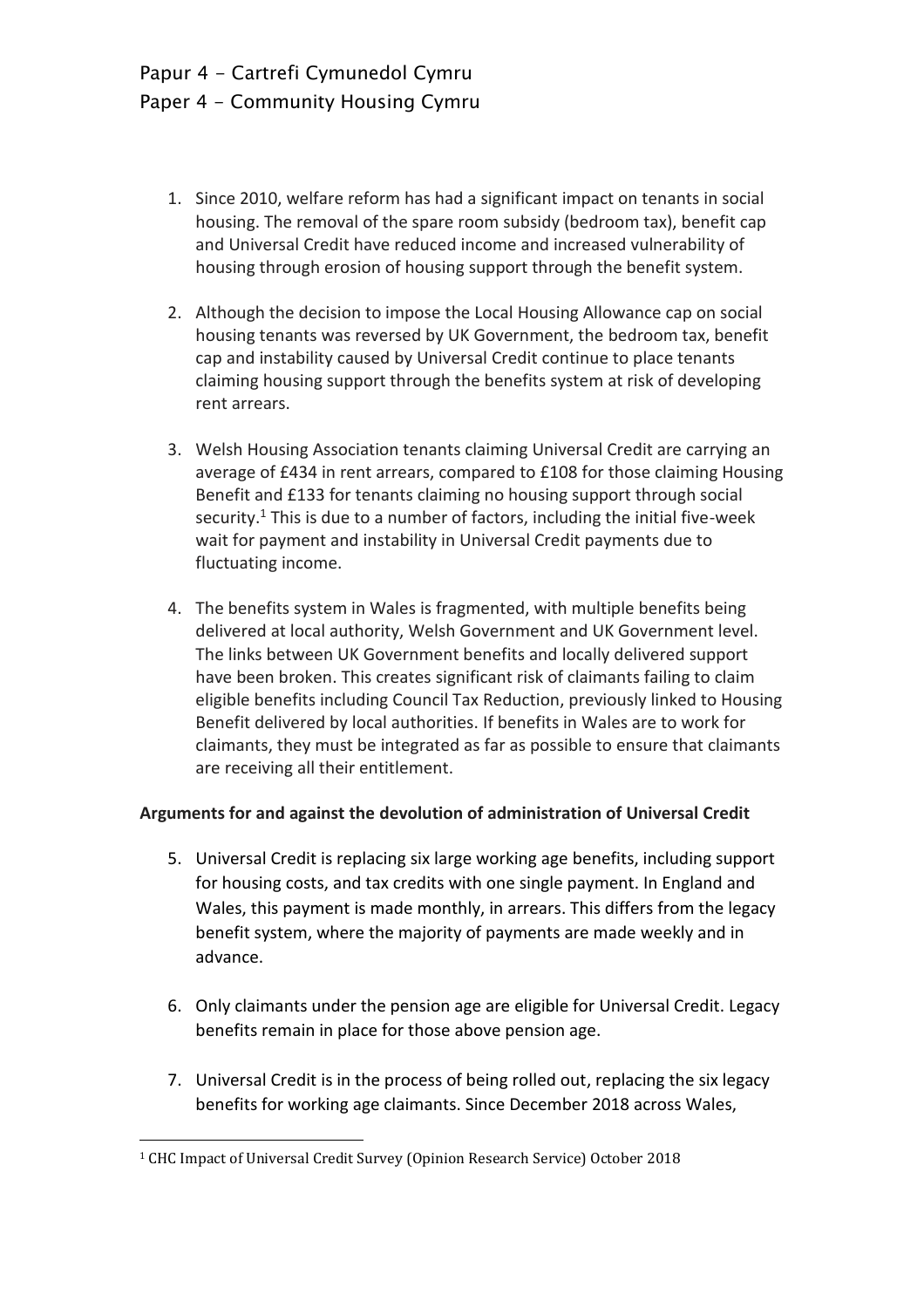

eligible new claimants, and those facing a change in circumstances, will need to claim Universal Credit. The movement of legacy benefits to Universal Credit following a change in circumstances is referred to as 'natural migration'.

- 8. In addition to the natural migration of legacy benefit claimants, and new claims to Universal Credit, UK Government intend to transfer remaining legacy benefit claimants onto Universal Credit, through a process referred to as 'managed migration'. This process is intended to begin with a small pilot in England in July 2019, and complete across the UK by the end of 2023. By this point, it is projected that around 400,000 households will be in receipt of Universal Credit in Wales.
- 9. The administration of Universal Credit in Scotland and Northern Ireland differs from the system common across England and Wales.
- 10. In Scotland, some powers over social security have been devolved, including powers over 10 UK benefits and powers over the administration of Universal Credit. In Scotland, Universal Credit claimants are eligible for 'Scottish Choices'. This allows claimants flexibility over two, and one additional future, flexibility not allowed to English or Welsh claimants. These are:
- Increased frequency of payments (fortnightly instead of monthly)
- Flexibility over whether the housing element of UC is paid directly to their landlord
- Ability to split the household UC payment between couples (not yet delivered)
- 11. The two current flexibilities have been in place since October 2017. Based on the latest available data, from August 2018, 48% of claimants were taking up the offer of one or more of the Scottish Choices.
- 12. However, there are issues caused by the Scottish Choices. The current system for direct payments to landlords is common across Great Britain and is unfit for purpose, leading to payment delays to landlords which, in some cases, can lead to technical rent arrears. Direct payment to landlord can also create confusion where a claimant is sanctioned, leading to less than the full rent being paid to the landlord. Welsh Housing Associations understand these issues and are flexible with tenants claiming Universal Credit forced into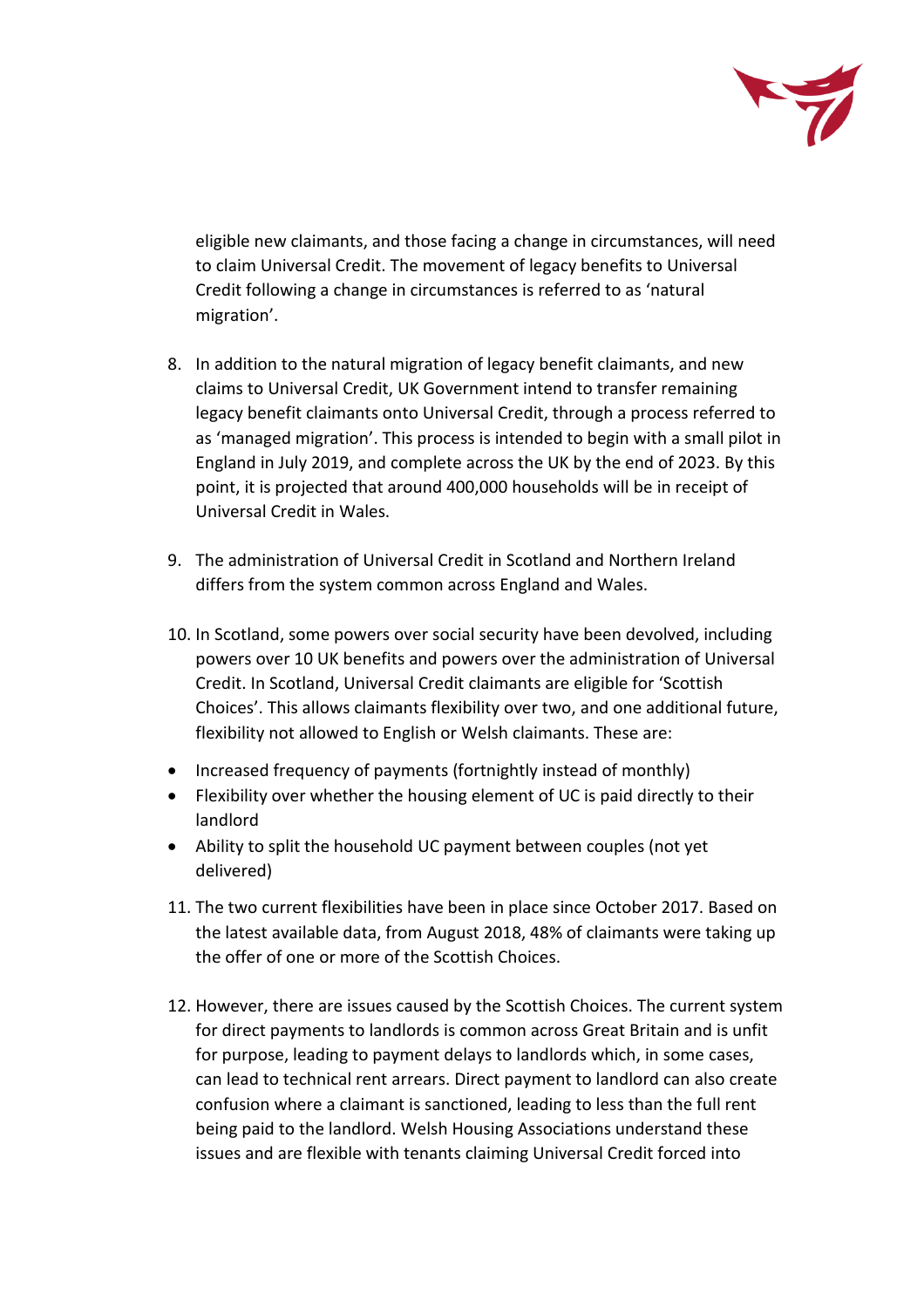

arrears due to the direct payment system. However, landlords with a less developed understanding of the system may struggle to absorb these technical rent arrears.

- 13. The Scottish Choice allowing more frequent payments is the most popular choice taken up by claimants. However, there have been cases of claimants choosing to switch back to monthly payments. This is due to only a fortnight's payment being delivered at the end of the five week wait, as opposed to a full monthly payment.
- 14. Scottish Choices have been in place for 19 months and their true impact is still under assessment.
- 15. Scottish Choices required a payment by Scottish Government to DWP of £529k for the initial set up, followed by an annual running payment. The same cost to Welsh Government for DWP to provide the same choices to Welsh Universal Credit claimants would likely be lower, due to the lower number of claimants in Wales. However, this figure is still likely to be of the order of hundreds of millions of pounds, which should be justified in terms of poverty reduction as a result of these additional choices.
- 16. Despite the flexibilities available to Scottish and Northern Irish claimants, fundamental principles of Universal Credit remain consistent across UK nations, as they are reserved to Westminster. These include:
- The base rate of each of component of Universal Credit
- The initial five week wait
- The system used to calculate the UC award, over a monthly period
- 17. These fundamental principles are the key drivers of poverty and hardship caused by Universal Credit, and powers to change them would be unlikely to be devolved to Welsh Government, as they have not been to Scottish Government.
- 18. Scottish Government has the power to supplement reserved UK benefits, including Universal Credit. However, funding for this must be provided by Scottish Government.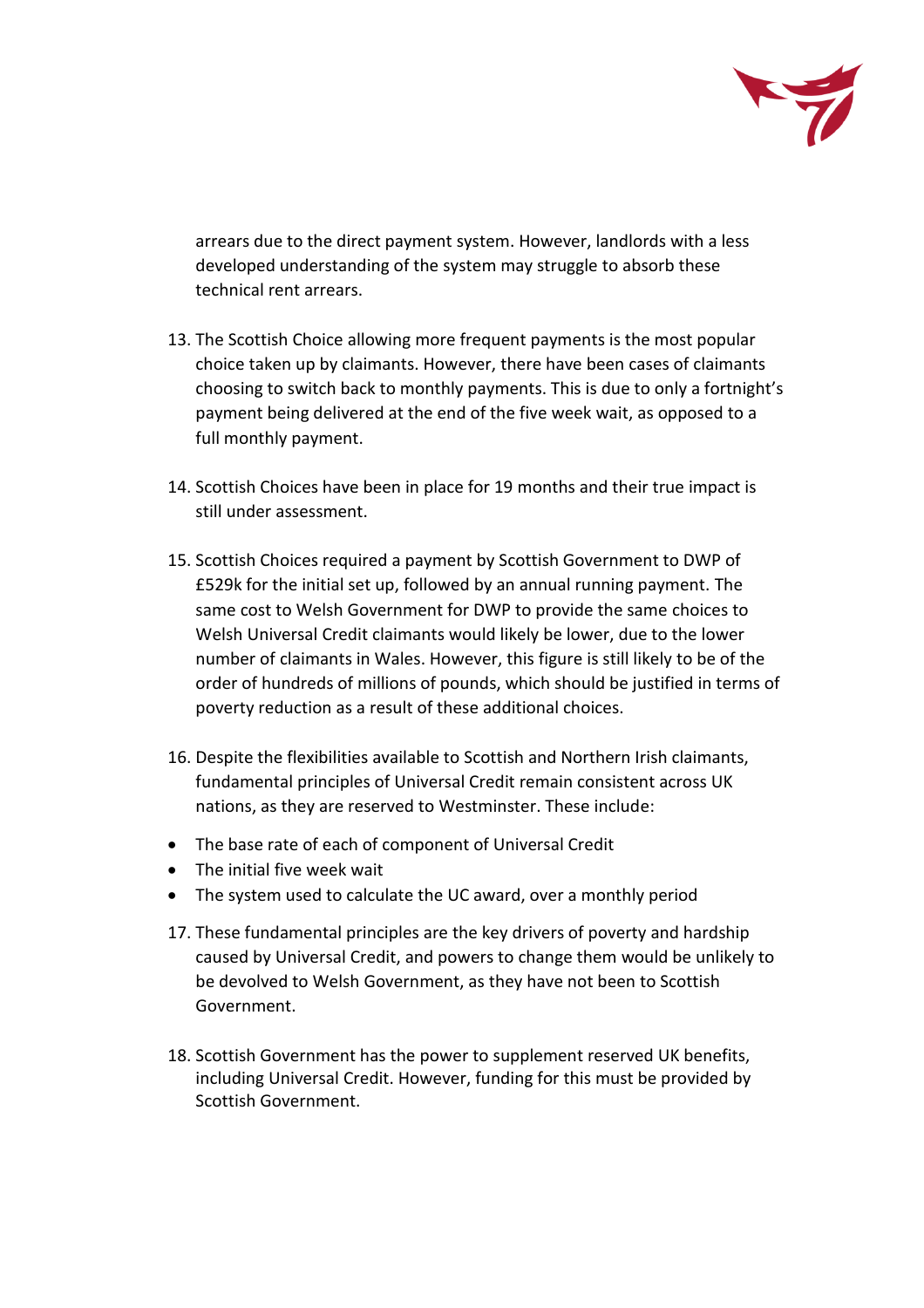

- 19. Housing associations want to see a system that operates in the best interests of claimants, making it easy for them to claim integrated benefits. CHC believes that further experience of Scottish Choices and analysis of their real terms impact on reducing poverty by supporting accessibility and integration of the benefits system are required before exploring further the possibility of calling for similar devolution to Wales. This would support a full appreciation of the possible benefits alongside the risks involved in the devolution of administration of Universal Credit, including the cost of set up and annual running costs, which would need to be borne by Welsh Government.
- 20. Finally, it is absolutely crucial that a debate about future devolution of the administration of Universal Credit does not crowd out the crucial debate we need to have now about the changes that are necessary to the operation of Universal Credit. CHC has worked with its sister organisations across the UK to call for a range of changes to policy and practice<sup>2</sup>

## **Lessons learned from the devolution of some social security powers to Scotland**

- 21. The devolution of social security powers to Scotland is at an early stage, following the creation of Scottish Choices under Universal Credit in October 2017 and the Social Security (Scotland) Act 2018, which legislated to deliver on the social security powers devolved through the Scotland Act 2016.
- 22. The Act includes principles for welfare benefit delivery in Scotland and includes a duty on Scottish Ministers to increase take up of benefits. The Act also provided for the creation of Social Security Scotland, an agency to deliver welfare benefits.
- 23. The Act also allows for the creation of new benefits to be delivered in Scotland by the Scottish Government, in addition to the ten UK benefits devolved under the Scotland Act 2016:
	- Carer's assistance (replacing carer's allowance (CA)).
	- Cold-spell heating assistance (replacing cold weather payments).
	- Winter heating assistance (replacing winter fuel payments).

 $\overline{\phantom{a}}$ 

<sup>2</sup> Four Federations Six Asks on Universal Credit [\(https://chcymru.org.uk/en/view-news/chc](https://chcymru.org.uk/en/view-news/chc-and-partner-federations-urge-six-changes-to-be-made-to-universal-credit)[and-partner-federations-urge-six-changes-to-be-made-to-universal-credit\)](https://chcymru.org.uk/en/view-news/chc-and-partner-federations-urge-six-changes-to-be-made-to-universal-credit)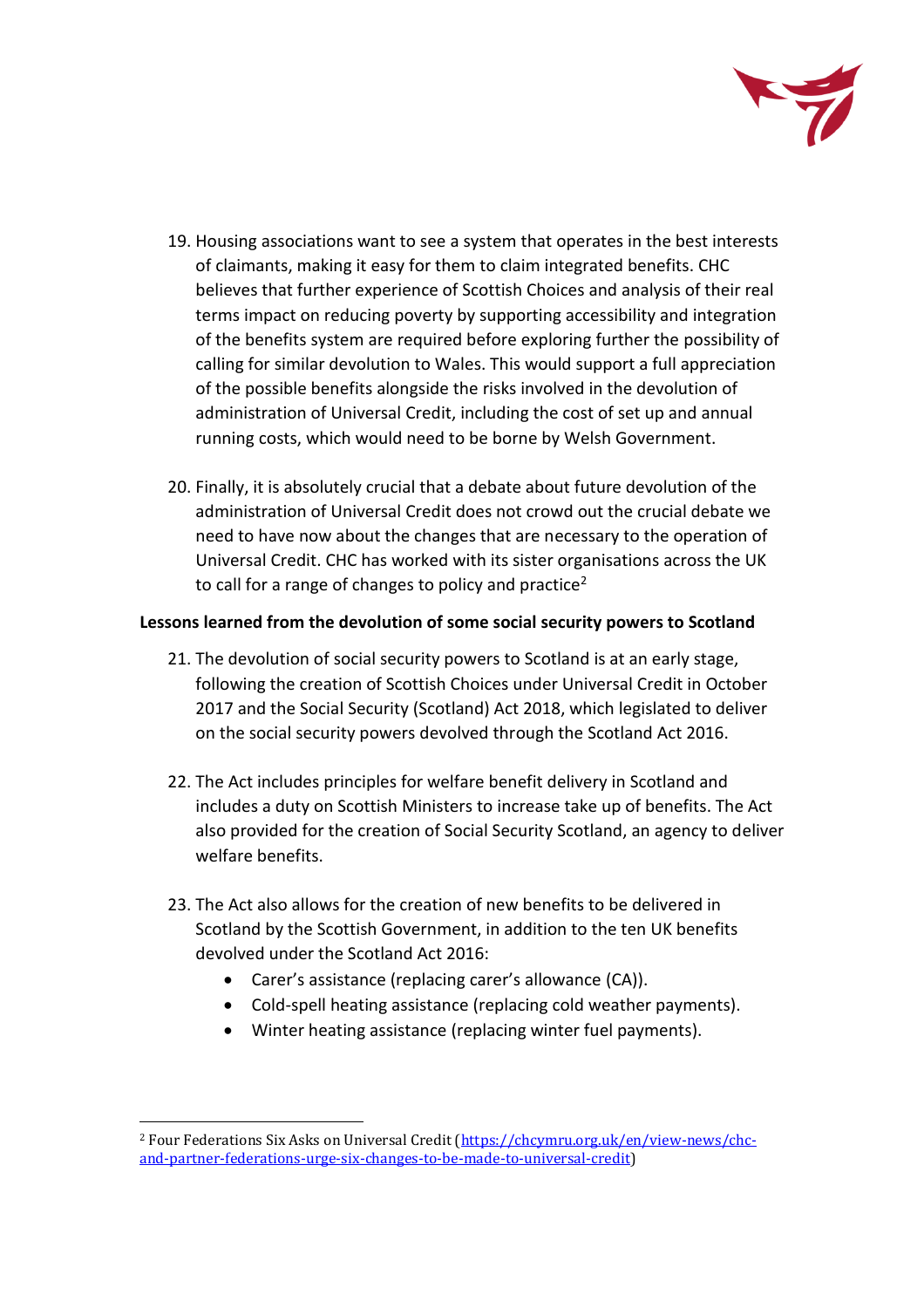

- Disability assistance (replacing disability living allowance, personal independence allowance, attendance allowance and severe disablement allowance).
- Best Start Grants (replacing Sure Start maternity grants).
- Employment-injury assistance (replacing industrial injuries benefits).
- Funeral expense assistance (replacing funeral payments)
- 24. These benefits are due to be rolled out over years, with only Best Start Grants and a supplement to the Carers Allowance are currently in payment. Therefore, there is limited evidence at this time over the impact of these devolved benefits on reducing poverty.
- 25. Discretionary Housing Payments (DHPs) were devolved to Scotland in 2017, and a decision was taken to practically end the bedroom tax for tenants claiming UC or HB in social housing, through making DHP available for this purpose. The Scottish DHP budget sat at £61m in 2018/19, with £50.1m of this budget dedicated to practically ending the bedroom tax.<sup>3</sup> This compares to an overall DHP budget of £9.34m in Wales in the same year<sup>4</sup>. Although the funding for DHP has been devolved to Scotland through the Block Grant, in practice the £50.1m dedicated to end the bedroom tax is additional to that provided from Westminster.
- 26. Discretionary Housing Payments are administered by local authorities in Scotland, as is the case in Wales. They are available to claimants of HB or in receipt of housing support through UC and are intended to support claimants with housing costs not met through their UC or HB.
- 27. Although DHPs in Wales remain reserved to Westminster. It is within the power of Welsh Government to top up the Welsh DHP budget, an action which has been taken in the past. CHC has suggested the use of DHP to partially mitigate some aspects of welfare reform, including the lack of funding under UC for the 53<sup>rd</sup> rent week in 2019/20.

4

 $\overline{\phantom{a}}$ <sup>3</sup> <https://www.gov.scot/policies/social-security/support-with-housing-costs/>

[https://assets.publishing.service.gov.uk/government/uploads/system/uploads/attachment\\_dat](https://assets.publishing.service.gov.uk/government/uploads/system/uploads/attachment_data/file/677103/s1-2018.pdf) [a/file/677103/s1-2018.pdf](https://assets.publishing.service.gov.uk/government/uploads/system/uploads/attachment_data/file/677103/s1-2018.pdf)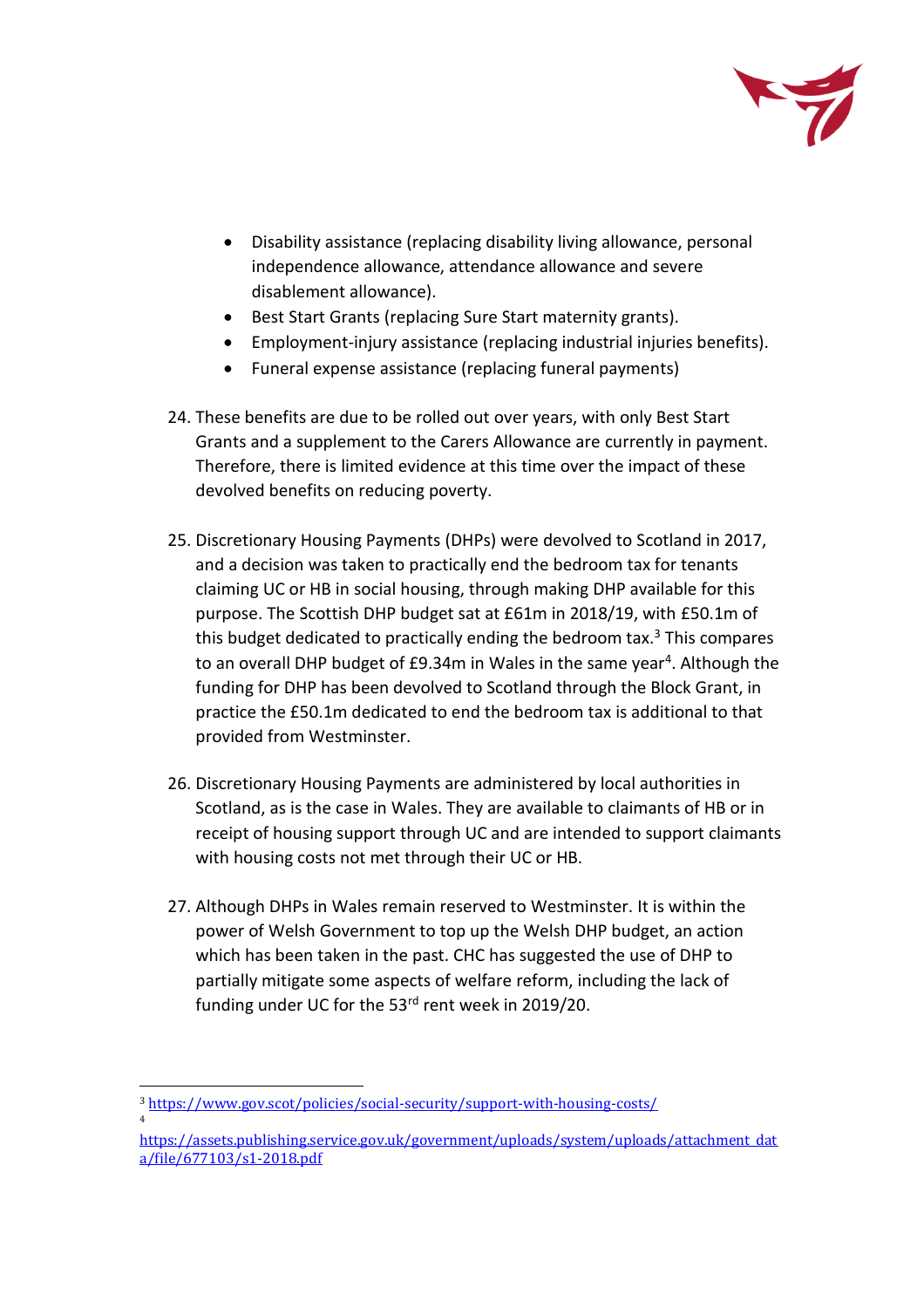

- 28. Scottish Government administer the Scottish Welfare Fund, similar to the Discretionary Assistance Fund in Wales. Scottish Government have used this fund to mitigate past welfare reforms. This included the ending to automatic entitlement to housing costs through Universal Credit for claimants aged 18- 21, which although has now been reinstated by UK Government, Scottish Government altered the Scottish Welfare Fund guidance to allow for payments to be made to cover housing costs for 18-21 year olds.
- 29. Scottish Government action to mitigate the impact of welfare reform and reduce poverty have, in the most part, taken the form of providing additional budget to welfare benefits already in existence in Scotland prior to the Scotland Act 2016. We believe that similar action could be taken in Wales with or without any additional powers. However, this would require significant investment from Welsh Government, which could prove difficult without actions taken over income generation, similar to those taken in Scotland.

# **Options for different forms of devolution and practical considerations of devolution**

- 30. We believe that various options exist for devolution of welfare benefits to Wales. These options could be taken in combination.
	- Devolution of the administration and resourcing of certain benefits
	- Welsh flexibilities over Universal Credit
	- No further powers sought but further investment made in Wales
- 31. The risks and benefits of seeking Welsh flexibilities over Universal Credit have been discussed above from paragraph 4 onwards.
- 32. The devolution of administration and resourcing of any number of welfare benefits to Wales carries significant risks. Wales has an increasingly ageing and disabled population in comparison to England. CHC's Housing Horizons Data Resource identified projections that in 2036, compared to 2016, the Welsh population will contain an additional 227,000 people aged over 65, and 96,000 fewer of working age.<sup>5</sup> This demographic shift, in addition to an

 $\overline{\phantom{a}}$ 5 [https://chcymru.org.uk/uploads/general/Housing\\_Horizons\\_Data\\_Resource\\_-](https://chcymru.org.uk/uploads/general/Housing_Horizons_Data_Resource_-_Establishing_the_Challenge_FINAL.pdf) [\\_Establishing\\_the\\_Challenge\\_FINAL.pdf](https://chcymru.org.uk/uploads/general/Housing_Horizons_Data_Resource_-_Establishing_the_Challenge_FINAL.pdf)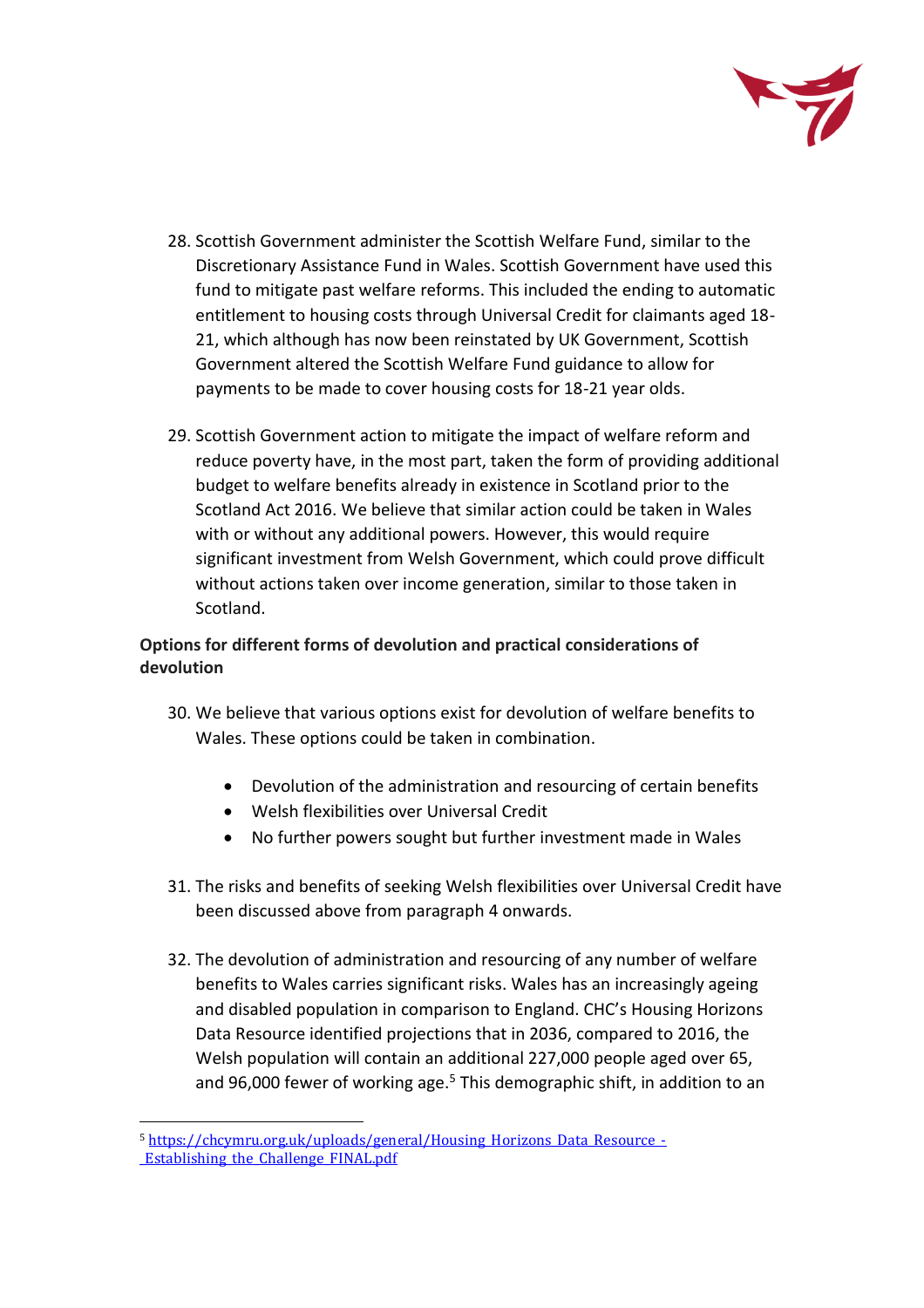

increasing number of people with disabilities, could create an increasing welfare benefit demand, compared to England.

- 33. This could create additional burden on the Welsh Government budget if these demographic shifts follow a devolution of the resourcing and administration for certain benefits, which inevitably ends the reliance on funding these benefits from UK Government AME and places the funding responsibility on the Welsh Government budget.
- 34. An option for devolution of benefits which could enhance Welsh Government poverty reduction strategies could be the power to administer and resource Housing Benefit in Wales. Beyond the completion of the roll out of Universal Credit, planned for the end of 2023, only pensioners and people living in certain types of supported accommodation would be eligible and/or eligible for this benefit. The benefit of devolution of Housing Benefit would be the clear links available between housing policy, including capital finance and rent policy, and the revenue of HB. This would enable more strategic use of Welsh Government funds in delivering older persons' and supported accommodation. The risk involved in the devolution of Housing Benefit is the increasingly ageing population, as discussed in paragraph 32, which could place a strain on the revenue of Housing Benefit.
- 35. During the initial consultations around the development of Universal Credit, CHC was clear that housing costs should remain separate from Universal Credit and retained at a local or Welsh Government level.
- 36. Recent research undertaken by the Wales Governance Centre projects that Wales could in fact benefit financially following the devolution of the ten benefits currently devolved to Scotland, citing the reducing ratio of benefit cost per head of population in Wales compared to England. We agree that there could be a financial benefit to the devolution of the ten benefits currently devolved to Wales. However, we are unsure if the full implications and costs of setting up a social security agency to administer these benefits.
- 37. CHC believes that Wales should seek to integrate the existing benefits systems as far as possible and target funding into existing Welsh benefits or UK benefits that Welsh Government can supplement before calling for further powers over social security.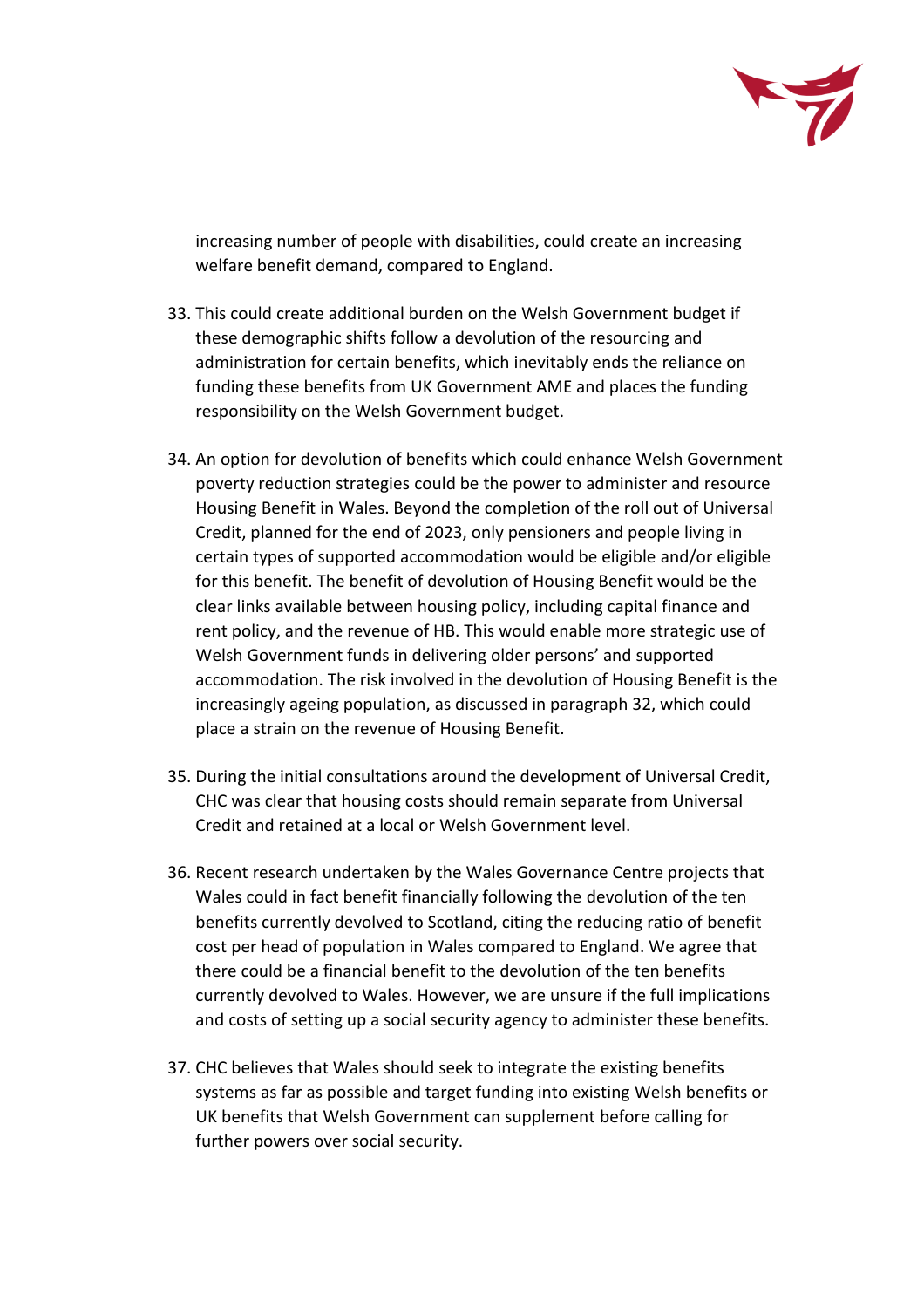

## **The principles that could underpin the delivery of benefits in Wales**

- 38. CHC member housing associations have developed a set of principles under which we believe the Welsh benefits system should operate, regardless of level of devolution. These principles should govern every level of the system, from the eligibility and entitlement of individual benefits, to the processes and actions undertaken by members of staff working in the administration of benefits. The system should:
	- Be accessible to all, through one entry point, regardless of whether an individual is requiring assistance with Council Tax, Discretionary Assistance Fund or Discretionary Housing Payments (or any other benefit). Initial enquiries should be able to be made through a single entry point. This entry point should be primarily online, but accessible through phone and face-to-face contact where necessary. The system should be clear and transparent with regards to decision making.
	- The system should provide wider than purely financial support. Particularly where a prospective claimant is found to be ineligible for support, advice, support and/or signposting to support should be offered. All claimants should be provided with employment and/or wellbeing support where appropriate.
	- The system should be integrated with other public services, particularly housing and health and social care, to enable holistic support including social prescribing and target the root causes of financial deprivation.
	- Welfare benefits should, at a minimum, provide close-to-immediate financial support in crisis. This is crucial to the prevention of increased hardship through development of debts and rent arrears.
	- The system should be developed in such a way as to promote independence and resilience. It should be cash based, with the understanding that the best person to make decisions over their outgoings is the claimant themselves. Excessive use of voucher